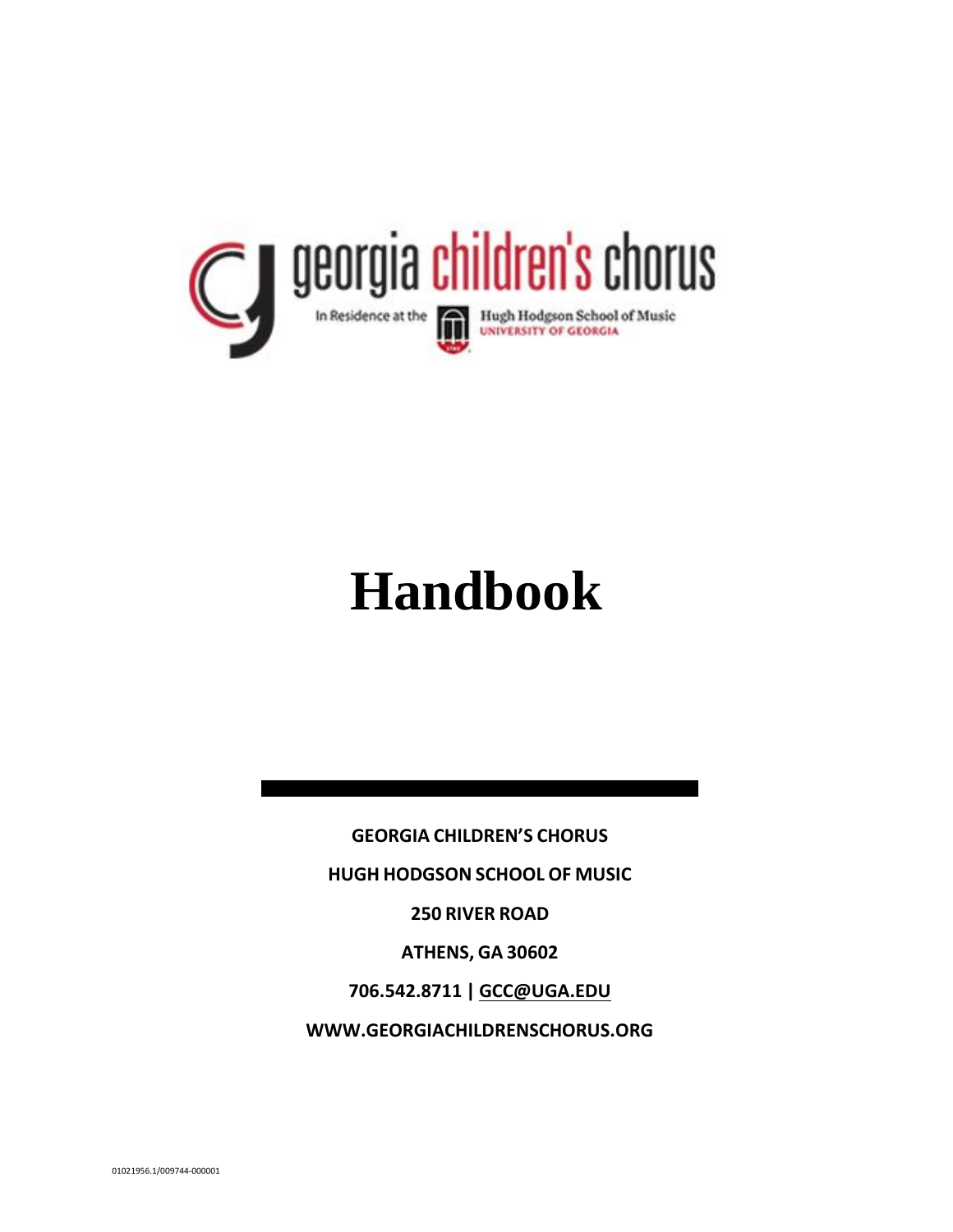# **Table of Contents**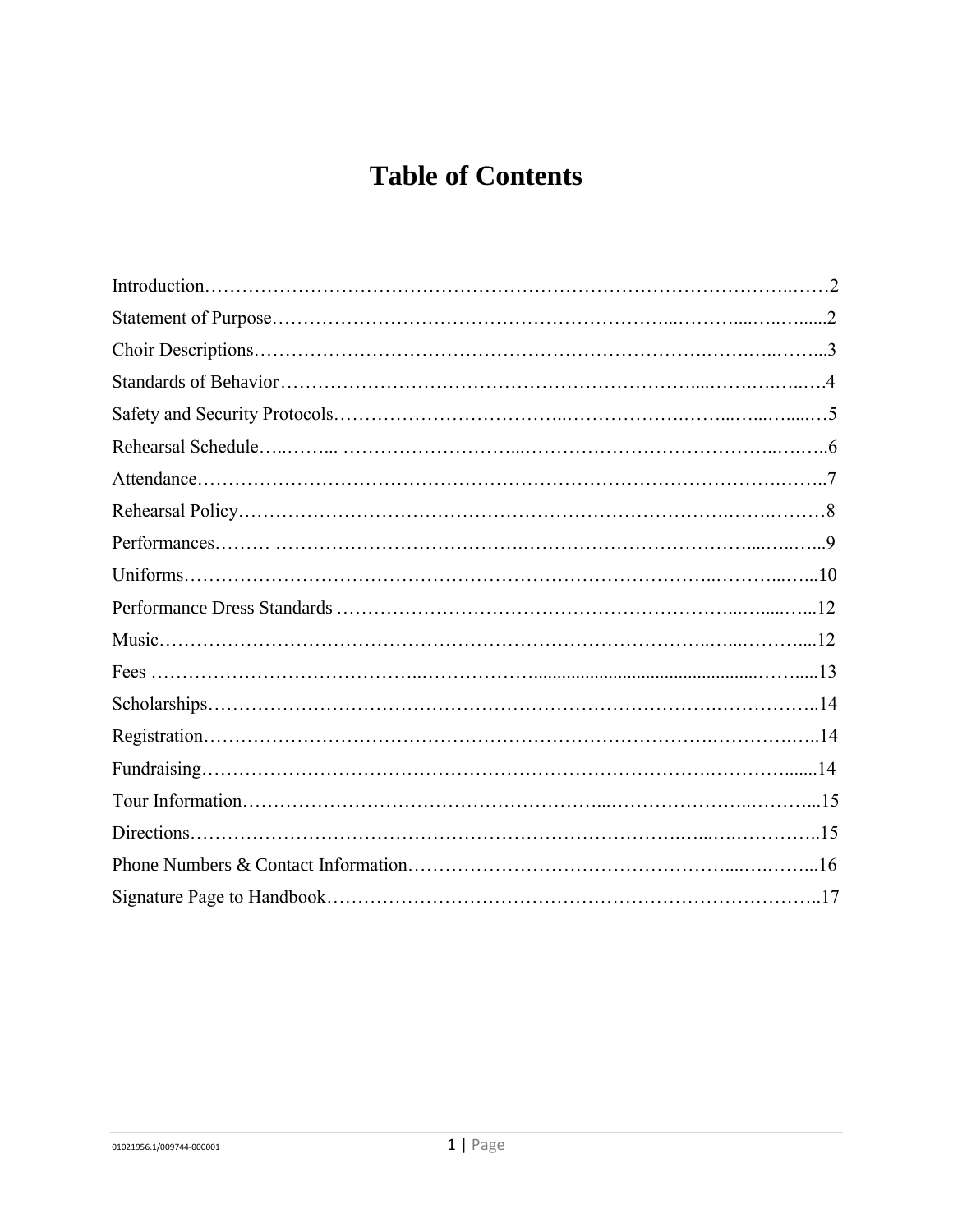### **Introduction**

Welcome to the Georgia Children's Chorus! The purpose of the handbook is to provide you with basic information about the GCC. Please feel free to contact our office if you don't find the information you need at  $(706)$  542.8711 or [gcc@uga.edu.](mailto:gcc@uga.edu)

### **Statement of Purpose**

The purpose of the Georgia Children's Chorus (GCC) is to provide high quality choral training and performance opportunities for youth who reflect the community of Athens and Northeast Georgia. The GCC is designed to be a positive and non-competitive learning experience for the singers – one that they will carry with them throughout their lifetime. It is our intent to help children develop self-discipline, responsibility, and a strong self-image. A developmental training program leads to success in performance. The music we sing ranges from classical literature to popular and regional folk music from a variety of national and ethnic origins.

The Georgia Children's Chorus is a self-supporting, non-profit organization in residence at the University of Georgia (UGA) Hugh Hodgson School of Music. The University provides generous in-kind services such as rehearsal, performance, and office space through the School of Music. This enables UGA students to observe and participate in the training of the young singers in a lab setting. No actual monetary reimbursement from the University is received.

The Georgia Children's Chorus is governed by an active board of directors committed to diversity and multiculturalism with an emphasis on representation from the entire community. Individual and corporate support enables us to offer scholarship assistance to singers who cannot afford tuition and help make the program affordable for all.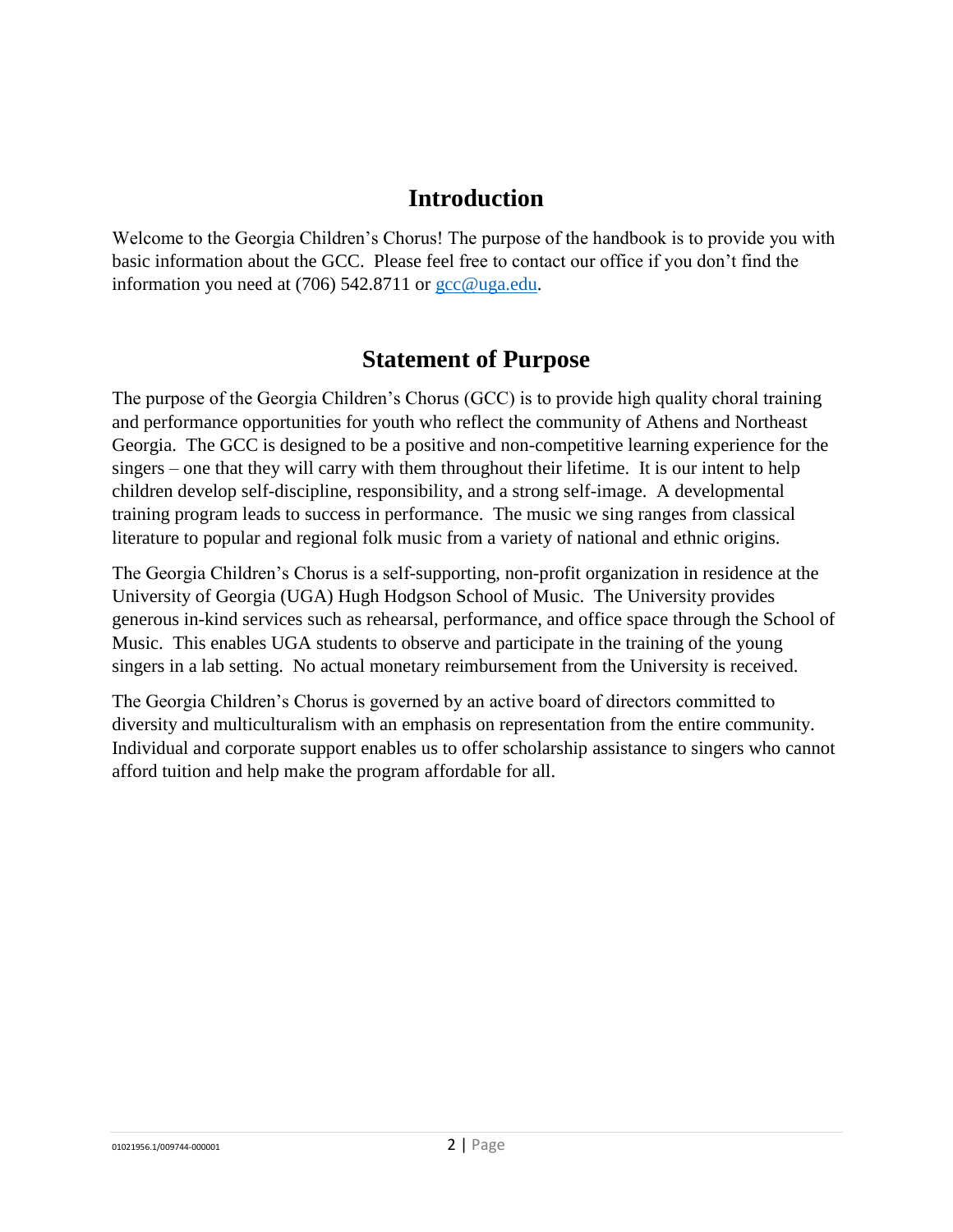## **Choir Descriptions**

Our choirs exist to develop singers' musicianship and vocal artistry. Singers are placed through an audition process into one of our choirs based on their vocal and musical skills, maturity and attendance record. Our choirs include:

**Prelude Choir** provides beginning opportunities for youth in grades 2-5 to focus on experiencing music through unison and beginning part- singing where movement and music games will enhance the music reading and learning experience. The Prelude Choir will perform approximately two times during the year. Rehearses for 1 hour and 15 minutes on Thursdays: 5:45-6:30pm.

**Intermezzo Choir** offers children in grades 4-7 opportunities to concentrate on unison, 2-part, and beginning 3-part singing with attention to reading from the musical score where movement and change of pace activities will enrich the musical development. The Intermezzo Choir will perform approximately four times during the year. Rehearses for 1 hour and 15 minutes on Tuesdays: 4:30-5:45pm.

**Concert Choir** is an advanced choir for treble singers in grades 6-12. This group will apply higher level music reading skills with unison, 2, 3, & 4-part singing, sight-reading and performance skills with attention to expressive singing. The Concert Choir will perform approximately six times during the year. Rehearses for 1 hour and 45 minutes on Tuesdays: 6:00-7:45pm.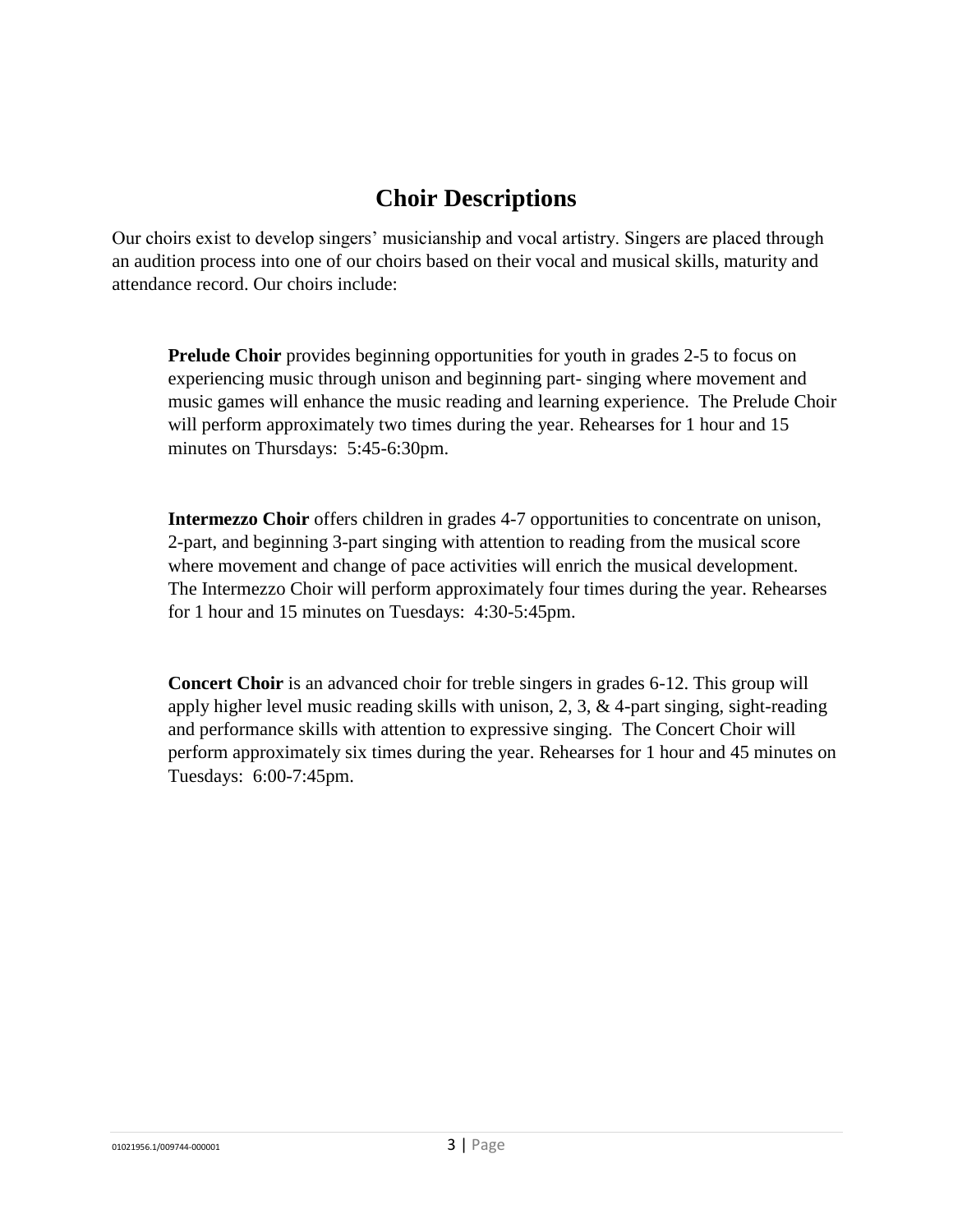# **Standards of Behavior**

It is necessary for children who are accepted into the Georgia Children's Chorus to commit themselves to a high standard of behavior. This is just as important as their musical ability.

1. Whenever students are representing the Georgia Children's Chorus, they will exhibit exemplary behavior.

2. Students will show their commitment to musical excellence by having a positive attitude and putting forth maximum effort in rehearsals and performances.

3. Students will cooperate with and respect GCC personnel at all times. Students will be respectful of each other at all times and will treat rehearsal and performance facilities with respect and care.

4. The use of cell phones or other digital devices is strictly prohibited during rehearsals.

5. Students will not be in possession of alcohol, drugs, tobacco products, or weapons at any time when they are under GCC staff supervision.

6. Students are not allowed to dispense any medication to each other.

*Any student who is in violation of the above standards level is subject to have his or her membership in the GCC reviewed by GCC staff. This review may result in dismissal.*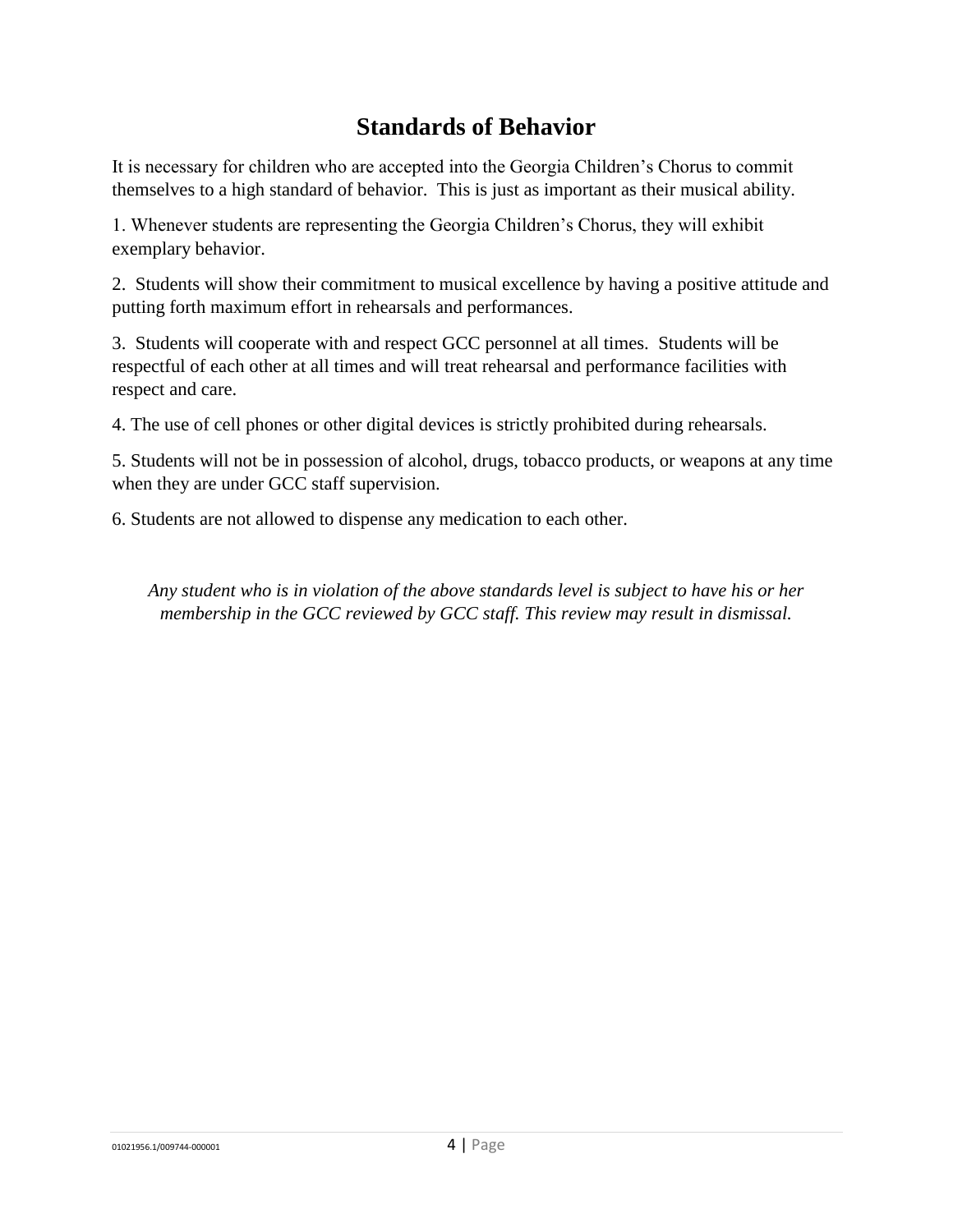# **Safety and Security Protocols**

In the event of severe weather, singers, staff and volunteers will abide by the Hugh Hodgson School of Music Severe Weather Policy. Individuals will vacate all areas of the building that have windows and solid glass doors, all large rehearsal areas and move to the more protected areas on 2nd, 3rd and 4th floors. GCC activities located outside of UGA will follow the weather policy of that site.

In the event of a singer becoming lost while in the care of GCC, the procedures below will be immediately put into place:

- (1) The rehearsal director, Chorus Coordinator, and Artistic Director will be alerted immediately.
- (2) Enquiries will be made to relevant parent volunteers as to when the singer was last seen and where.
- (3) If appropriate, enquiries will be made of the remaining singers as to when the child was last seen and where.
- (4) If the singer cannot be found within fifteen minutes, the parents and UGA Campus Police must be informed.

If a singer goes missing during an off-campus performance:

- (1) The staff will ask other singers to stand with designated parent volunteers and a headcount will be carried out to ensure no others are missing.
- (2) GCC Staff will speak with venue staff to have them conduct a search. Parents and police will be contacted if child is not found.

In the event of an emergency situation on campus, updates can be found by visiting emergency.uga.edu. GCC staff contact information and the UGA Campus Police number are listed at the back of this handbook.

All singers are required to fill out and submit an Authorizations for Programs and Activities Serving Minors form prior to their first rehearsal. This form lists emergency contact information, medical information and authorization of medical care. Students who have not submitted this form will not be invited to participate in rehearsals, events or performances.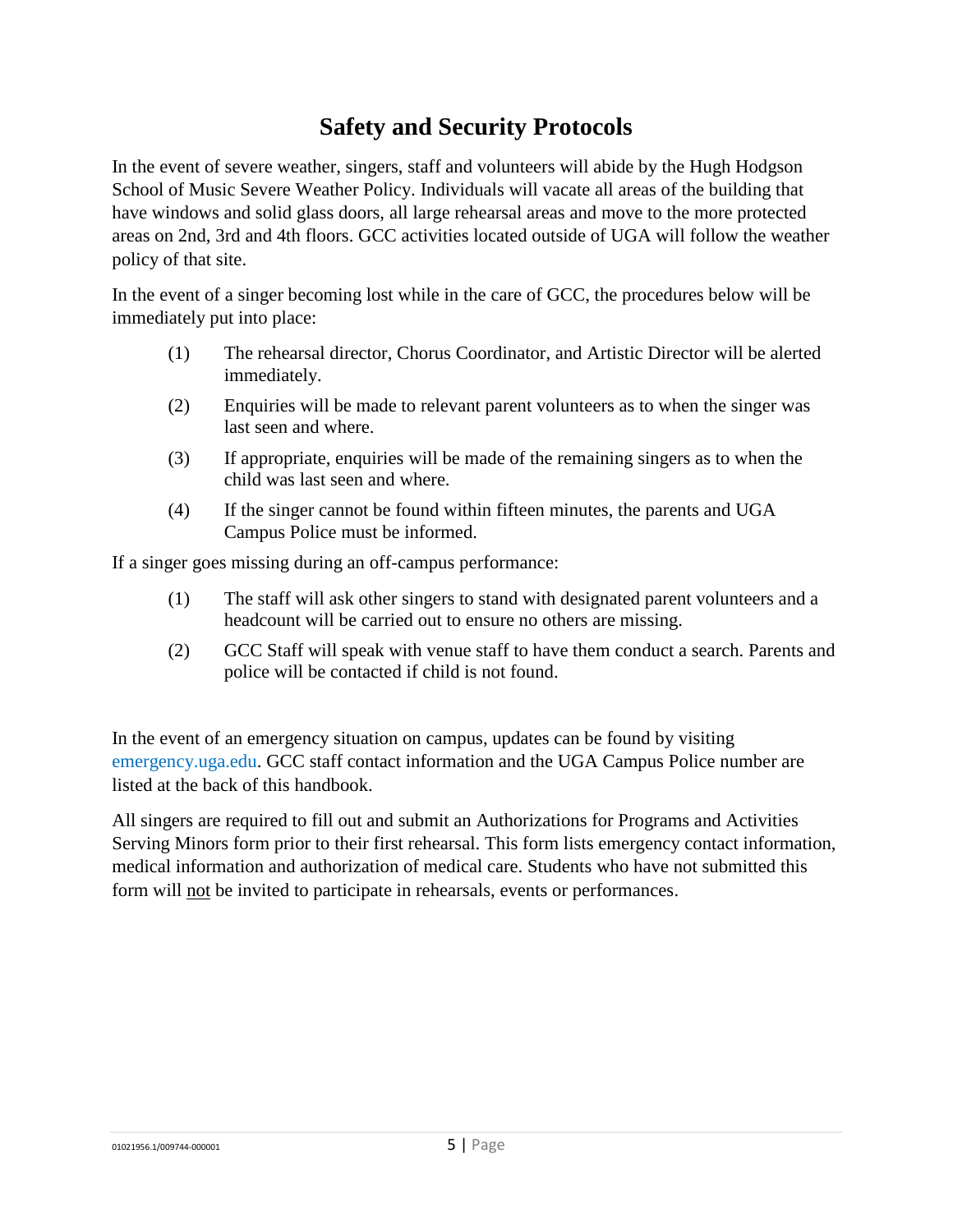### **Rehearsals**

Membership in the Georgia Children's Chorus is a commitment to faithful, consistent, and punctual attendance. It is expected that rehearsals take a very high priority in each child's life. Each child is holding a valuable place in his/her choir. All rehearsals are mandatory unless otherwise indicated on the choir calendar.

#### **Prelude Choir**

Prelude Choir rehearses on Thursdays from 5:30pm to 6:45pm.

#### **Intermezzo Choir**

Intermezzo Choir rehearses on Tuesdays from 4:30 to 5:45pm.\**Combined rehearsal times are 4:30pm to 6:30pm- see our online calendar*

#### **Concert Choir**

Concert Choir rehearses on Tuesdays from 6:00 to 7:45pm .*\*Combined rehearsal times are 5:00pm-7:30pm- see our online calendar*

**MEMBERS OF ALL CHOIRS** must check in with the staff member or volunteer taking attendance when they arrive. *Please be in your seat and ready to rehearse at the start of your rehearsal. (This means you should arrive early enough to use the restroom or get water before rehearsal).*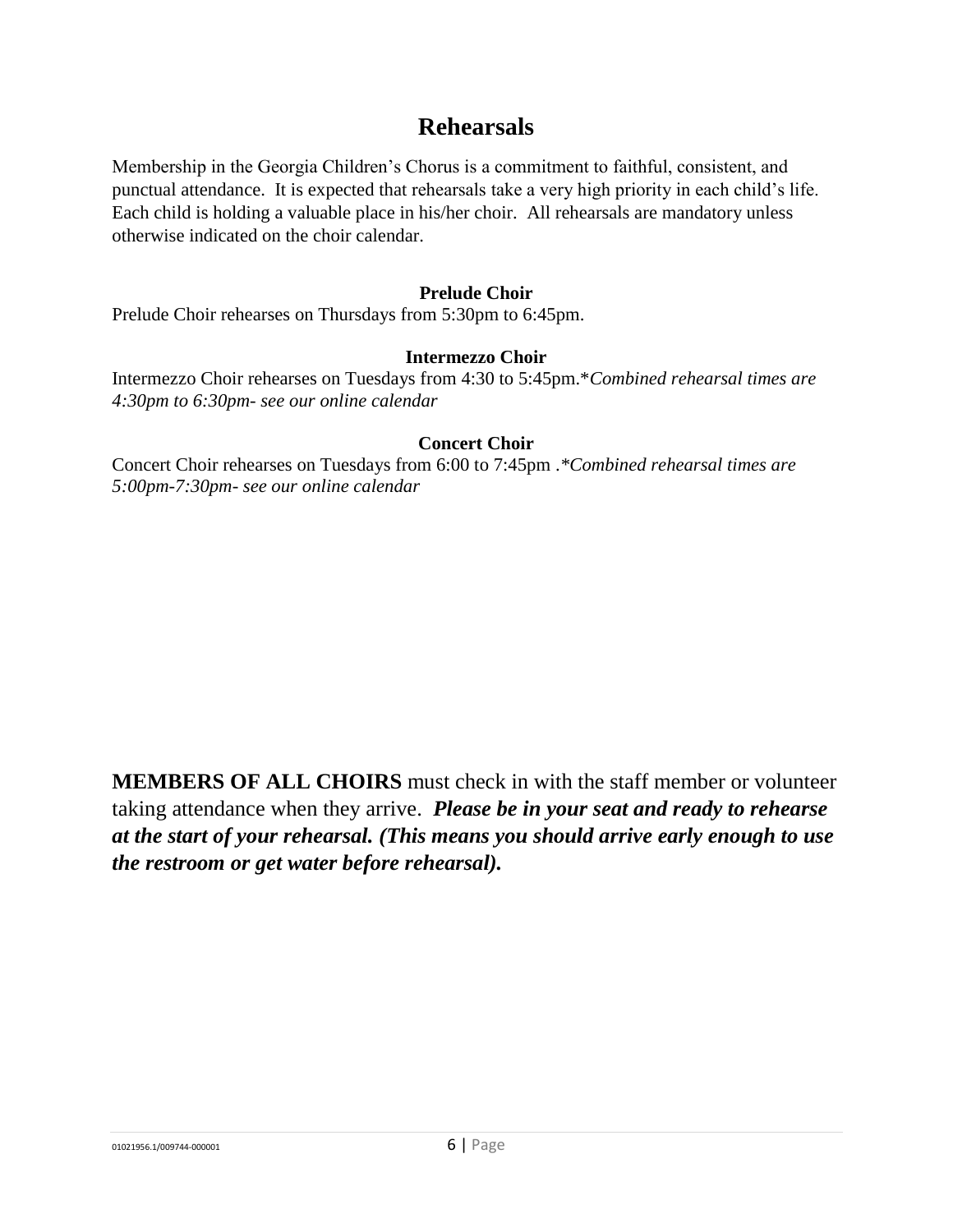# **Attendance Policy**

1. Three absences per semester are allowed. Any missed rehearsal or performance, regardless of whether it is excused or unexcused, will count toward these three allowed absences. *All absences should be called into the GCC office prior to the rehearsal or performance or as soon as possible.* Singers are encouraged to make up any rehearsals they miss. Any absences beyond the allotted number will require a make-up rehearsal. *Exceeding the allowed number of absences may result in not being permitted to perform in concerts or, in extreme cases, dismissal from the GCC.*

3. Repeated tardiness or early departure will be considered in the total number of absences. Be sure to check in with a staff member if you arrive late or leave early.

4. In case of severe weather, rehearsal may be cancelled and an email message sent. Feel free to call or e-mail the GCC office for confirmation.

5. Do not assume that rehearsal has been cancelled just because your school is not in session. Consult the online schedule on our website or the information sent home from rehearsals if you have any questions. Again, feel free to call or e-mail the office and ask.

6. The staff of the Georgia Children's Chorus is very committed to both the members and the organization. While we do consider membership in the GCC to be a school-year commitment, we realize that there are times when students are unable to fulfill this commitment. We ask that this decision be brought to the GCC staff in a private meeting.

7. Parent Meetings are extremely important to the GCC program. We strongly encourage our parents to make every effort to attend these meetings. They are very brief and very informative.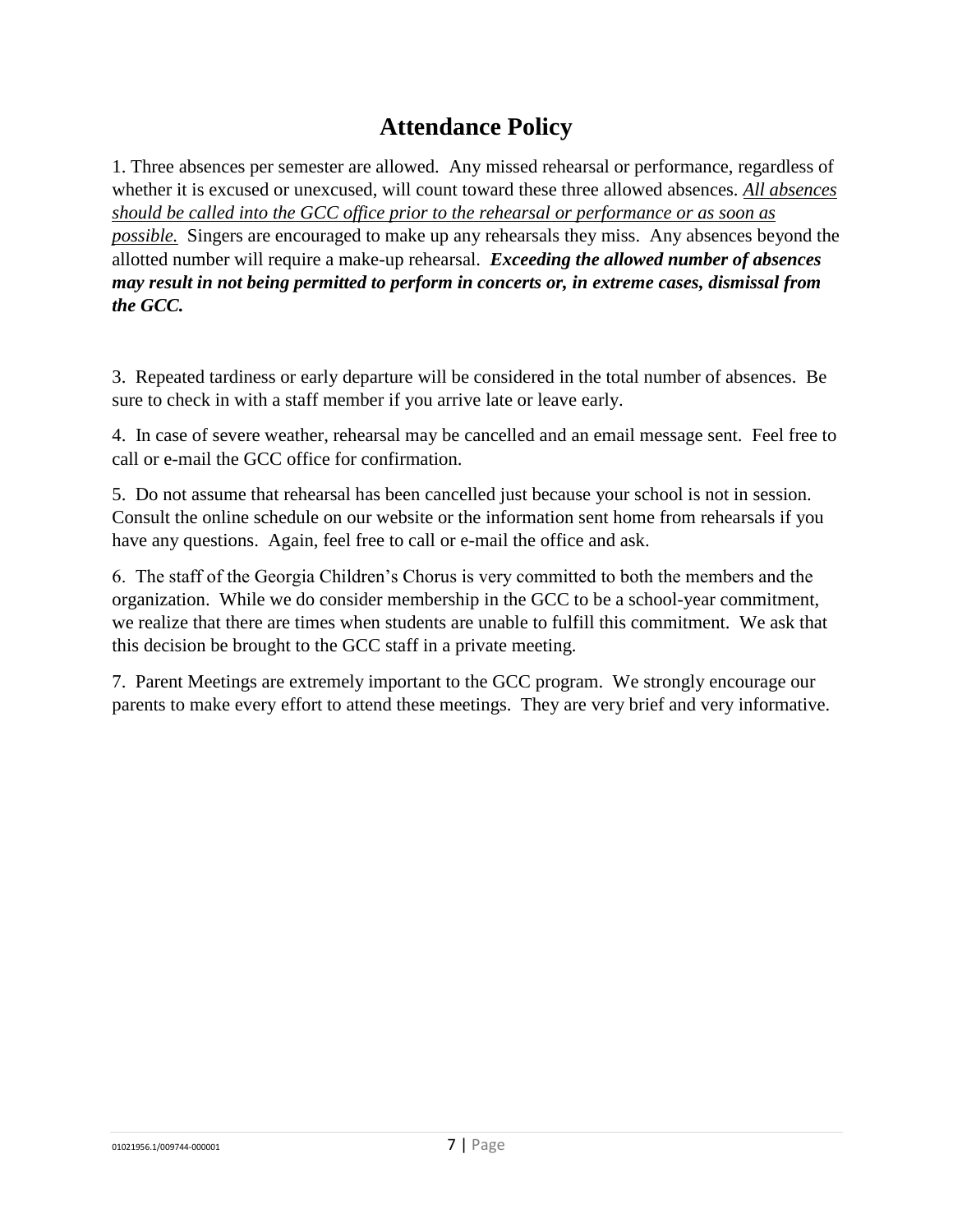# **Rehearsal Policy**

1. GCC members should be in their seats and ready to sing at scheduled rehearsal times.

2. Please note that special **Combined Rehearsals** are important elements to the GCC program and members are expected to attend. Please see the online calendar at the GCC website for specifics http://georgiachildrenschorus.org

3. It is each GCC member's responsibility to **check in** with the attendance person and **pick up a name tag**.

4. Anyone who wishes to sit in on a rehearsal is welcome, but must get prior permission from the director.

5. We will sometimes send home printed information with singers, but our primary method of communication is through email and our website. **You will be held accountable for knowing this information**. It is vital that you check your email regularly for updates. Our ServiceU software makes it easy to access forms on our website and reply to GCC regarding attendance at new events added to our calendar. Check the GCC website often.

6. GCC Concert Choir members are allowed to take their music notebooks home. Prelude and Intermezzo members must return their notebooks at the end of each rehearsal. Each singer is responsible for remembering to bring the notebook to every rehearsal. No stickers or other decorations should be added to the outside or inside of the notebook. Music should only be marked in pencil. You must turn in the notebook and the music at the end of the season. **You may be charged for missing music.**

7. Please, only water in rehearsal. **No food, candy, gum, or other drinks should be brought to rehearsals**. Keeping your vocal cords hydrated is very important. Only water should be in your water bottle!

8. Singers should be picked up promptly at the end of rehearsals and performances. GCC is not responsible for GCC members until 15 minutes before rehearsal/concert call time, and GCC's responsibility ends 15 minutes after the scheduled pick-up. If for some reason you are unavoidably delayed, please call the GCC office. Parents MUST come into the building to drop off and pick up their child. Students will not be allowed to leave the building without a parent or guardian. Parents of Concert Choir members have the option to sign a release form permitting their child to enter and leave the building unescorted. This waives GCC's responsibility to your child before they enter and after they leave the building. Intermezzo and Prelude singers DO NOT have this option, even if they have a sibling in Concert Choir.

**NOTE: Final dress rehearsals and pre-performance rehearsals are always closed to the audience, including families. Only designated chaperones will be allowed in the rehearsal area prior to a performance. This allows the singers to concentrate on the music, the director, and any necessary final instruction.**

01021956.1/009744-000001 8 | Page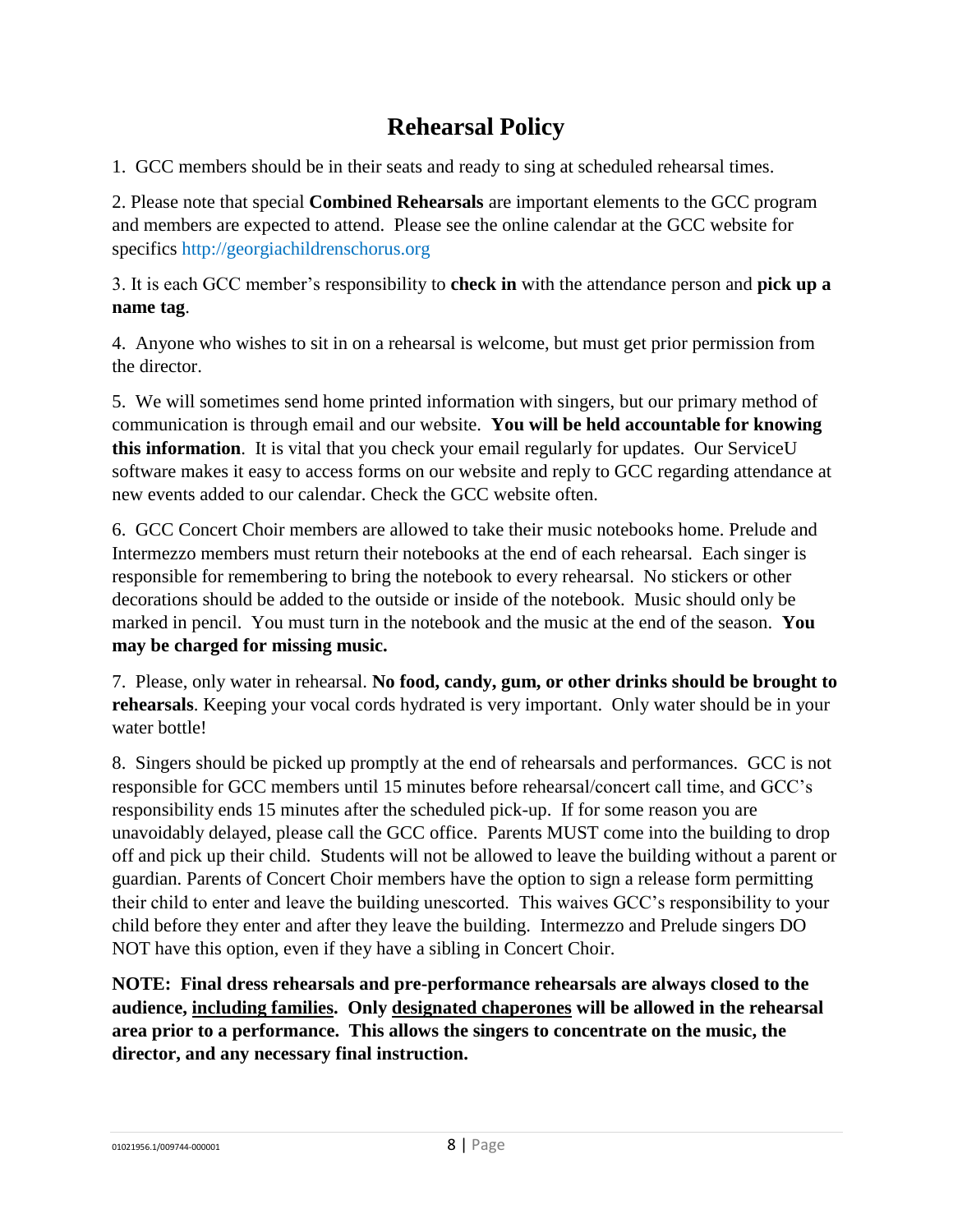### **Performances**

Performances require the very best conduct, appearance, and musicianship. Information concerning specific concerts will be emailed to you and posted on our website. It may also be found in the GCC newsletter, the Chorister.

#### **Performance Attendance**

All performances are mandatory unless special permission has been given well ahead of time. The sooner the better! If a school performance conflict occurs, the absence must be reported to the Chorus Administrator and the Director in person and in writing well in advance of the performance. School performances which conflict with a mandatory GCC performance will not count as an absence against the singer if the singer completes a prearranged absence form and has it signed by both the school director and the GCC director. An unexcused absence from a performance may result in dismissal from the GCC.

#### **Performance Procedures**

1. Singers should always eat a nutritious meal and get plenty of rest before a performance. Be sure the singer has used the restroom prior to arrival at the performance site.

2. Singers should arrive ten minutes before the performance call time and immediately check in with the chorus administrator or parent assistant.

3. Tardiness to a performance may exclude a singer from participation at that performance.

4. All performers must arrive wearing proper concert dress attire. Failure to wear proper concert dress will result in non-participation in the performance. Singers should remain in their complete uniform until they have left the performance site.

5. Singers should conduct themselves at all times in a calm, polite, and professional manner. They must give their undivided attention to the GCC staff and appointed chaperones at all times.

6. All singers must know the music. Each musician must have a confident command of the performance repertoire.

7. If a singer feels ill during a performance, he/she should quietly sit down on the riser and rest for the remainder of the song. Then, if feeling better, the singer may get up and sing again, or if not, quietly leave the stage. Chaperones are always watching and will help if necessary. Once a singer leaves the stage he/she may not return.

8. Remember that singers represent the Georgia Children's Chorus at all times.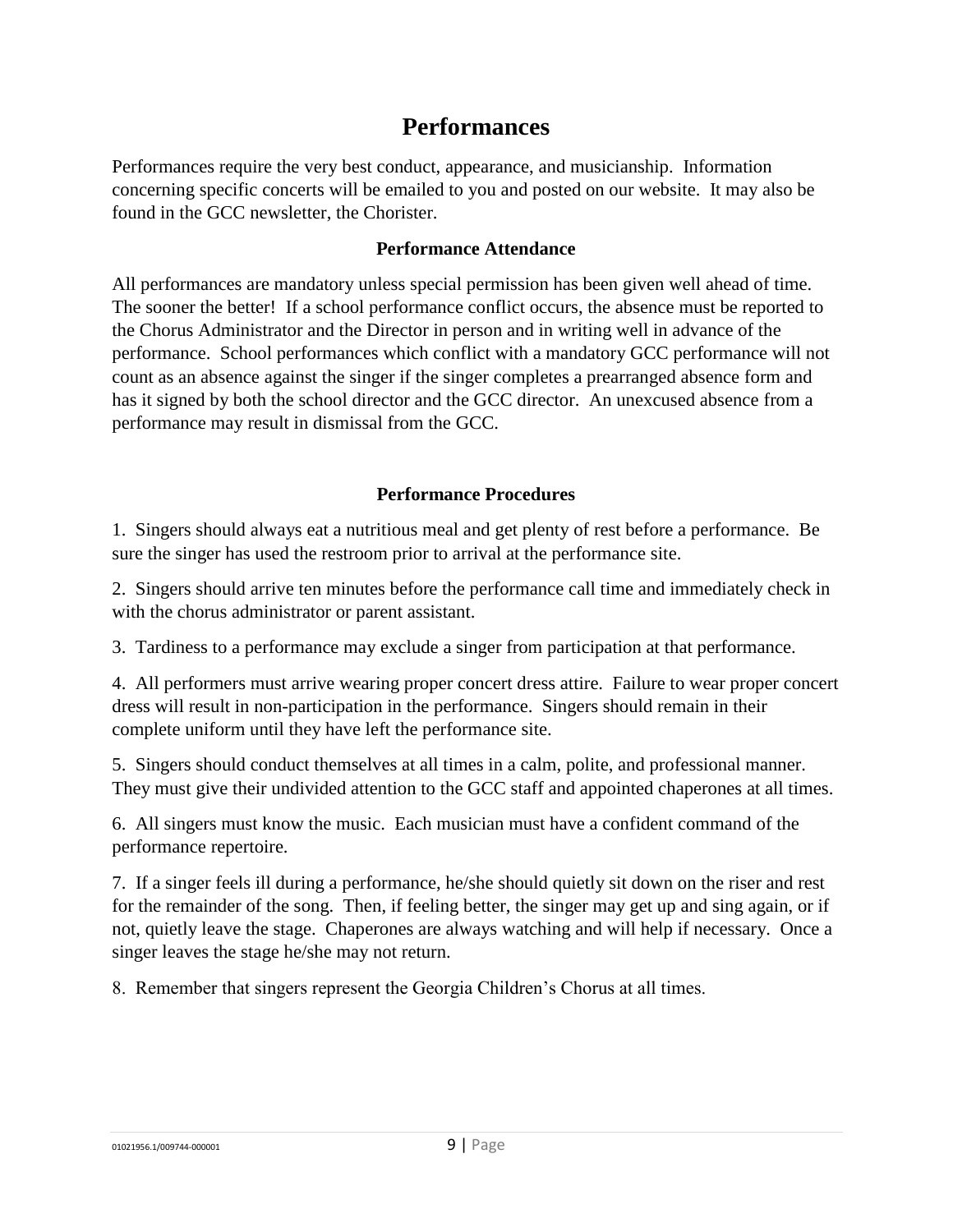### **Uniforms**

#### **Prelude Choir**

The GCC Prelude Choir wears red turtle necks and black skirts (girls) and black dress pants (boys). All red turtlenecks will be ordered. Black skirts will also be ordered for girls. Boys should provide their own black dress pants. All girls should wear opaque black tights and black flats. Boys should wear black dress shoes and black socks. No sneakers, sandals, clogs, or opentoed shoes should be worn.

#### **Formal Uniform**

- 1. Red Turtleneck approximately \$20
- 2. Black skirts (girls) approximately \$30 / Black dress pants (boys)
- 3. Black opaque tights and black flats (girls)
- 4. Black dress shoes and black socks (boys)
- 5. Chorus pin and bar \$12

There is no casual uniform for Prelude Choir. Choir members will wear the same uniform for both casual and formal events.

#### **Intermezzo Choir**

The GCC Intermezzo Choir members wear white tux shirts, red and black cummerbunds, black pants, button cover for top button of shirt, and chorus pin for formal concerts. The tux shirts will be ordered for all members. Girls will also have their pants ordered for them. Boys should provide their own black dress pants. Cummerbunds are property of the GCC and should be returned at the end of the season. Approximate prices for the uniform are as follows:

#### **Formal Uniform**

- 1. Cummerbund \$5 (Rental Fee)
- 2. Tux shirt \$20
- 3. Pants (girls only) \$35
- 4. Button Cover \$4
- 5. Chorus Pin and Bar \$12

All boys should wear black dress shoes and black socks. All girls should wear black tights or socks and black dress shoes or flats. No sneakers, sandals, clogs, or open-toed shoes should be worn.

#### **Casual Uniform**

- 1. Red GCC Polo Shirt \$25
- 2. Casual Dress Black Pants see below

Each singer is asked to get a pair of nice black pants to use as a part of our casual uniform. Thrift stores and hand me downs are great ways to obtain pants at a minimal cost. Pants should have a waist and if belt loops are present, singers are asked to wear a belt - shirts will be tucked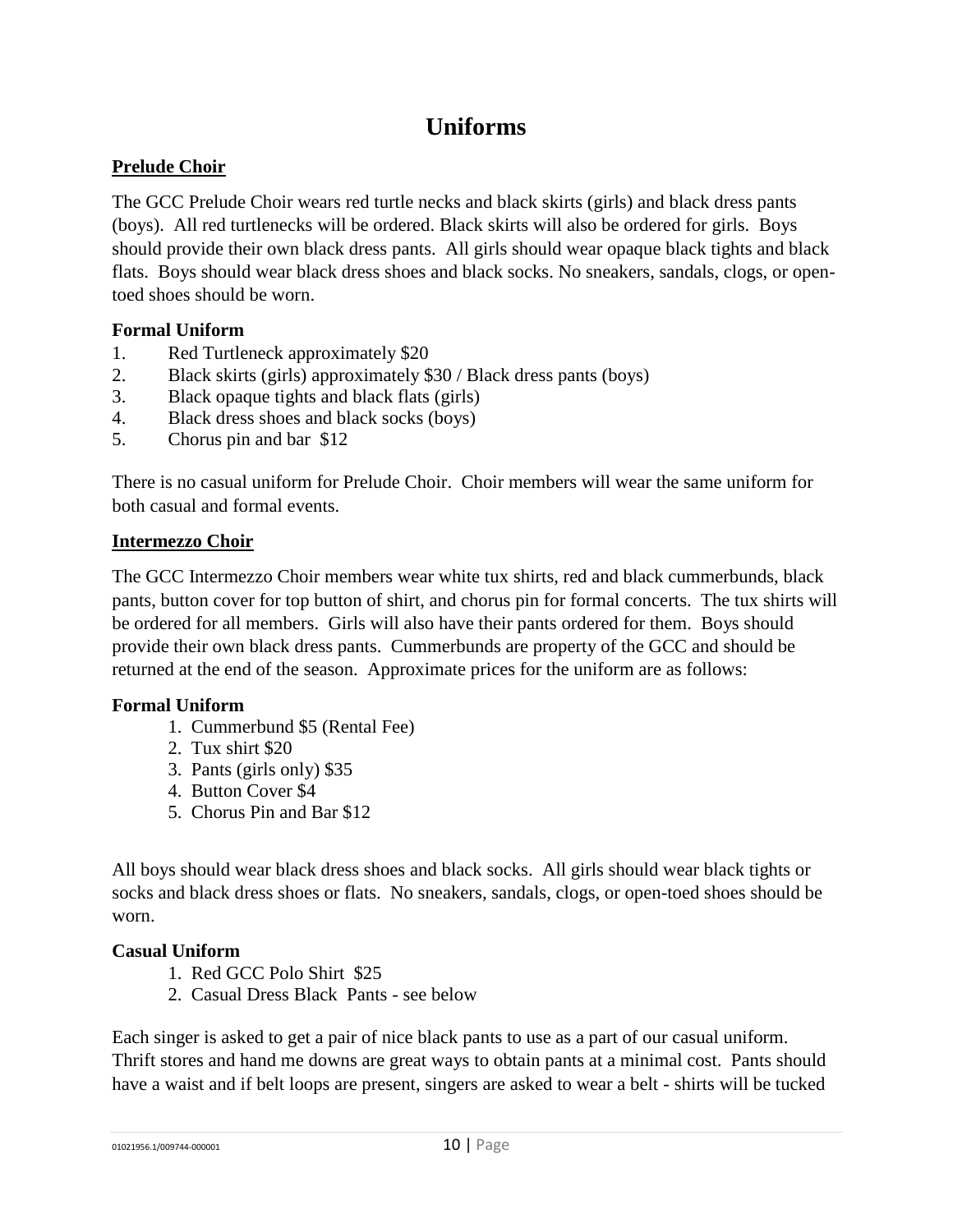in. No stretch or yoga style pants, please. Casual dress black pants and black socks and shoes. Girls - try and get black flats that will work with both formal and casual uniforms.

*\*We do have some used Intermezzo Choir formal attire in stock. Those items can be sold to members of the GCC for a reduced price. Anyone who wishes to return a uniform they have previously used can do so by contacting the GCC office.*

#### **Concert Choir**

The GCC Concert Choir members wear white tux shirts, red and black vests, black pants, button cover for top button of shirt, and chorus pin for formal concerts. The tux shirts will be ordered for all members. Girls will also have their pants ordered for them. Boys should provide their own black dress pants. Vests are property of the GCC and should be returned at the end of the season. Approximate prices for the uniform are as follows:

#### **Formal Uniform**

- 1. Vest \$15 (Rental Fee)
- 2. Tux shirt \$20
- 3. Pants (girls only) \$35
- 4. Button Cover \$4
- 5. Chorus Pin and Bar \$12

All boys should wear black dress shoes and black socks. All girls should wear black tights or socks and black dress shoes or flats. No sneakers, sandals, clogs, or open-toed shoes should be worn.

Casual Uniform

- 1. Red GCC Polo Shirt \$25
- 2. Casual Dress Black Pants see below

Each singer is asked to get a pair of nice black pants to use as a part of our casual uniform. Thrift stores and hand me downs are great ways to obtain pants at a minimal cost. Pants should have a waist and if belt loops are present, singers are asked to wear a belt - shirts will be tucked in. No stretch or yoga style pants, please. Casual dress black pants and black socks and shoes. Girls - try and get black flats that will work with both formal and casual uniforms.

*\*We do have some used Concert Choir formal attire in stock. Those items can be sold to members of the GCC for a reduced price. Anyone who wishes to return a uniform they have previously used can do so by contacting the GCC office.*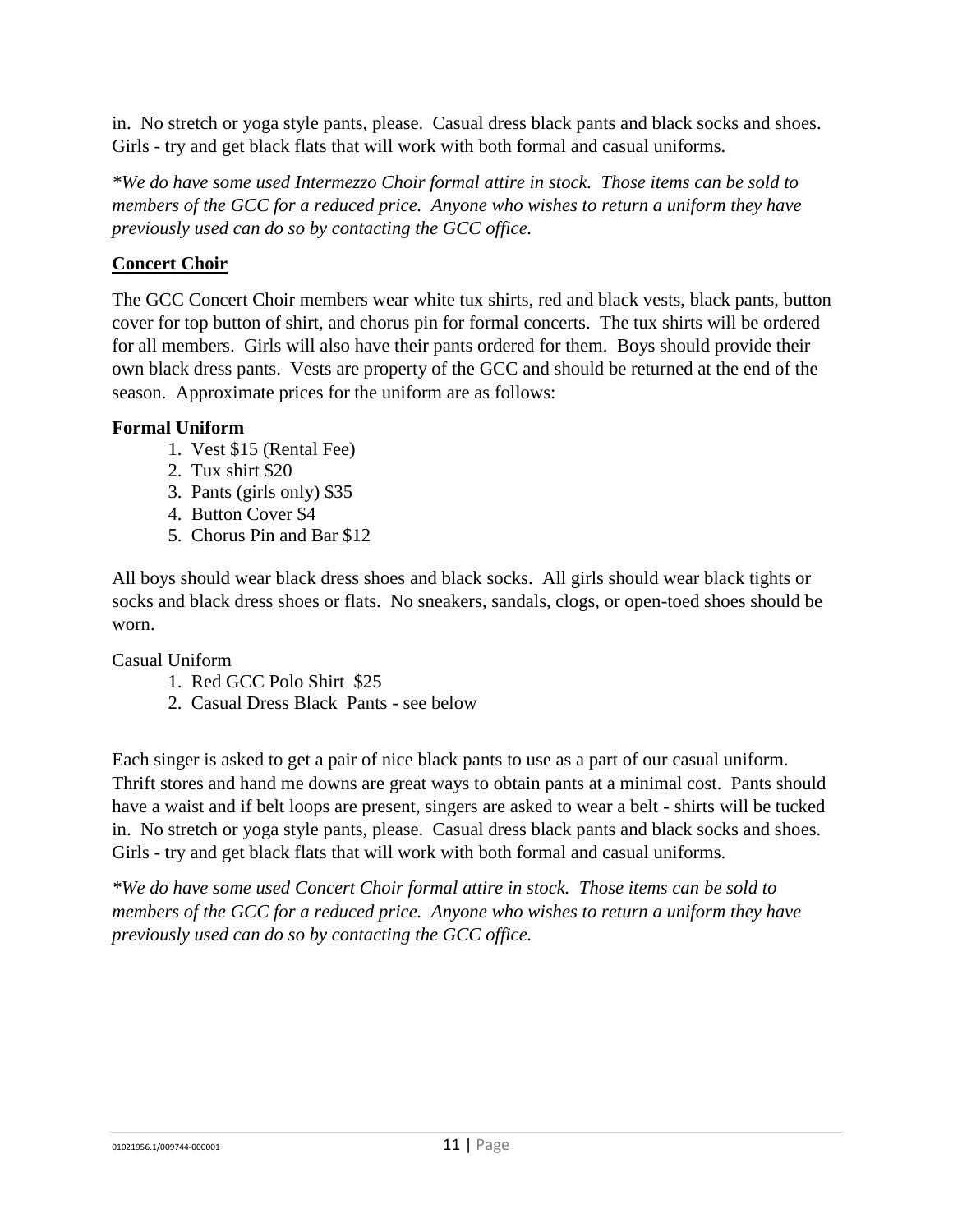#### **Performance Dress Standards**

Just as the chorus' sound is important, so is the chorus' appearance. A well-groomed, neatly uniformed chorus is essential for a truly professional and artistic experience. Good personal hygiene is a must for all singers. Shirts must be tucked into pants.

1. Singers hair should not be in his or her face. No bows, ribbons, or colored barrettes should be worn. All ponytail holders should be black. No unusual colored hair dye, The director reserves the right to request a singer to change his or her hair if it does not meet the standards.

2. Singers should not wear any dangling earrings, visible necklaces, or bracelets. Rings should be small and tasteful. Watches that make audible signals *must not* be worn.

3. Do not bring a digital device or cell phone to rehearsals or performances. They will be taken up!

4. Any makeup worn should be discreet and tasteful. No brightly colored nail polish is permitted for performances.

5. Please do not use any perfume, cologne, or scented lotions. We often perform in close quarters and those scents may make it difficult for some people to breathe, especially if they have allergies or asthma.

6. Any singers who arrive for a concert with incomplete or incorrect uniform may be charged for replacement pieces or may be unable to perform. A missed performance **will count** as an absence.

### **Music**

The GCC Music Library is one of GCC's greatest assets. Great care should be taken to keep the music in good condition. Individual music notebooks are issued to all singers and they are expected to take good care of them. If music or notebooks are lost or irreparably damaged, an additional fee will be charged to cover replacement costs. The fee will be \$50 for a notebook and music. Please make sure that the sticker with the singer's name is still on the notebook to receive proper credit.

You should also take care to remove all personal items from your notebook at the end of the season.

#### **Handling and Care of Music**

1. Never fold or roll music.

2. Never write on music without the permission of the director. Any markings should be done lightly, in pencil, and only at the direction of the music director. Do not deface any piece of music. Blank pages or portions of the music are NOT for drawing pictures, writing personal notes, etc. Photocopied music is done with permission and should be treated the same as an octavo.

3. If for any reason a piece of music needs repair, please bring it to the attention of the chorus administrator or one of the rehearsal assistants.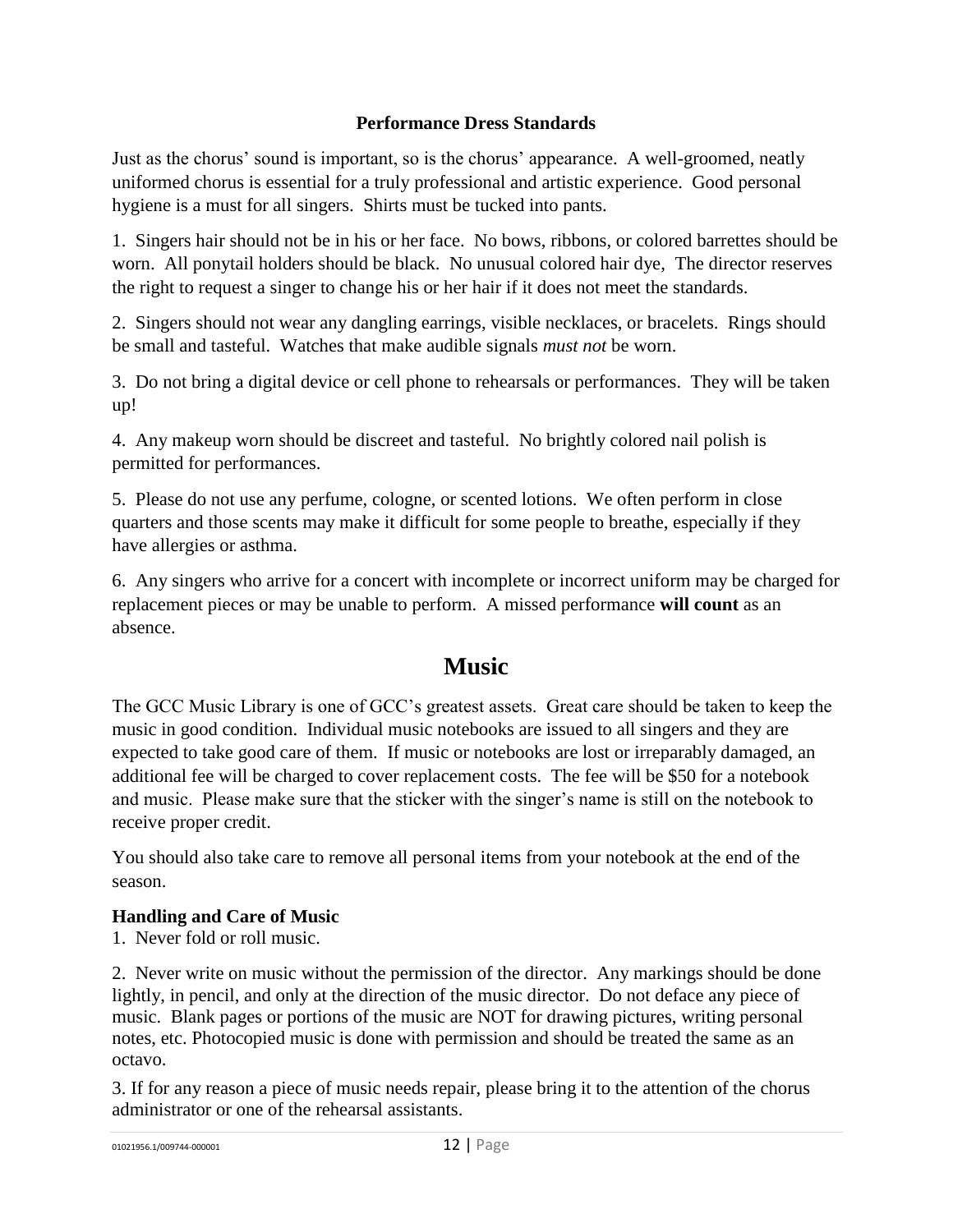#### **Fees Annual Payment Options**

| <b>Choir</b> | Annual   | Two Payments (Aug. & Jan.) | <b>Monthly Cost (10 Payments)</b> |
|--------------|----------|----------------------------|-----------------------------------|
| Concert      | \$651.00 | \$325.50                   | \$65.10                           |
| Intermezzo   | \$541.00 | \$270.50                   | \$54.10                           |
| Prelude      | \$506.00 | \$253.00                   | \$50.60                           |

Annual financial commitment is comprised of tuition fees, fundraising fees (\$60), and concert ticket fees (\$96 for 4 tickets to each concert). If you have more than one child in GCC, your annual commitment will be reduced per additional child by \$156.

*\*\*Acceptance into the GCC requires a season-long commitment, regardless of how fees are paid\*\**

#### **Other Fees:**

| <b>Registration Fee</b>                                          | One-time payment required before your child's<br>first rehearsal. This fee is non-refundable.                                                                                                                                                             | \$60.00                                                     |
|------------------------------------------------------------------|-----------------------------------------------------------------------------------------------------------------------------------------------------------------------------------------------------------------------------------------------------------|-------------------------------------------------------------|
| <b>Prelude Choir Uniform Fee</b>                                 | Ordered through GCC: GCC turtleneck, choir<br>pin, skirt for girls.                                                                                                                                                                                       | <b>Estimated Cost:</b><br>\$62.00 (girls)                   |
| Due upon receipt of items                                        | Each singer will need to provide: black flat (no<br>heel) shoes, black dress pants, black socks and<br>belt (boys), black opaque tights (girls).                                                                                                          | \$32.00 (boys)<br>Invoices will be sent out<br>in October.  |
| <b>Intermezzo Choir Uniform Fee</b><br>Due upon receipt of items | Ordered through GCC: GCC polo, white tux<br>shirt, choir pin, button cover and studs, palazzo<br>pants (ladies) and cummerbund (rented<br>annually).                                                                                                      | <b>Estimated Cost:</b><br>\$88.00 (girls)<br>\$57.00 (boys) |
|                                                                  | Each singer will need to provide: black<br>school uniform style pants and belt for casual<br>uniform, black opaque socks and black flat<br>dress shoes for all performances. Boys may<br>wear the same black pants for casual and<br>formal performances. | Invoices will be sent out<br>in October                     |
| <b>Concert Choir Uniform Fee</b><br>Due upon receipt of items    | Ordered through GCC: GCC polo, white tux<br>shirt, choir pin, button cover and studs, palazzo<br>pants (ladies) and vest (rented annually).                                                                                                               | <b>Estimated Cost:</b><br>\$98.00 (girls)<br>\$67.00 (boys) |
|                                                                  | Each singer will need to provide: black school<br>uniform style pants and belt for casual uniform,<br>black opaque socks and black flat dress shoes<br>for all performances. Boys may wear the same<br>black pants for casual and formal performances.    | Invoices will be sent out<br>in October.                    |

Payments may be made via cash or check at rehearsals or online by visiting our website: [www.georgiachildrenschorus.org/forms.](http://www.georgiachildrenschorus.org/forms) Please note that our system does not have automated billing, you will be required to input your payment information each month. Account statements will be sent out via email the first of each month.

01021956.1/009744-000001 13 | Page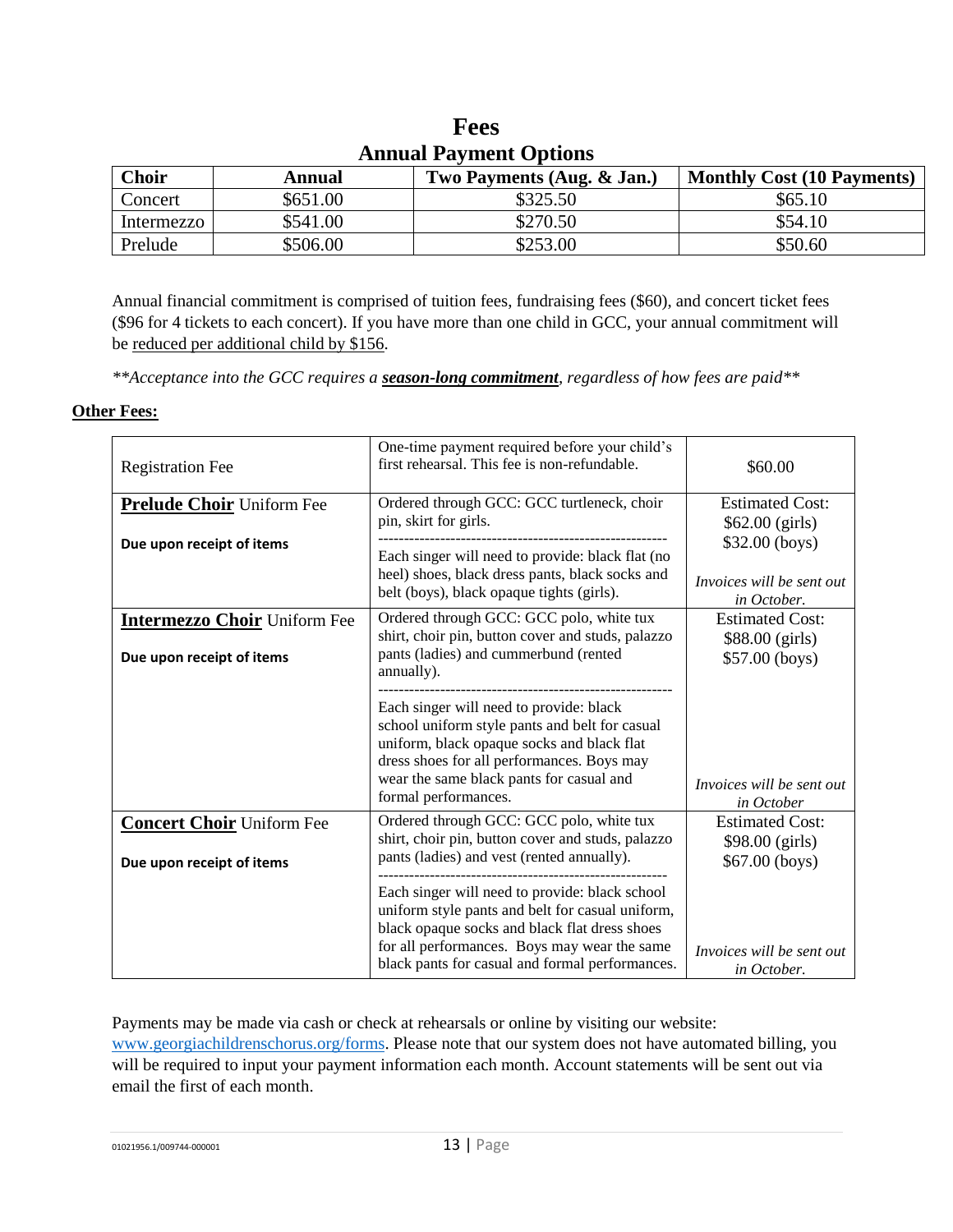### **Scholarships**

Need-based tuition scholarships are available to those who qualify. Scholarship applications will be due by the following schedule:

- (1) September  $15<sup>th</sup>$  for singers starting in fall semester.
- (2) January  $15<sup>th</sup>$  for singers starting in spring semester.
- (3) May  $1<sup>st</sup>$  for singers with difficulty paying final balances due to extenuating circumstances.

Scholarship application forms may be found on our website. All scholarships are reviewed anonymously by our GCC Scholarship Committee, formed by members of our GCC Board of Directors. For more details, please contact the GCC office at 706-542-8711 o[r gcc@uga.edu.](mailto:gcc@uga.edu)

### **Registration**

To register, please complete the registration form and pay the \$60.00 fee. Go to the GCC website, http://georgiachildrenschorus.org, go to the Singers tab, then click the Registration page.

To make tuition payments, please go to the GCC website at http://georgiachildrenschorus.org, go to the Singers tab, click forms and then tuition 2021-2022.

If special payment arrangements are needed, you may contact the GCC office. Financial assistance is available for those who qualify. Contact the office for an application.

### **Fundraising**

The GCC continues to be grateful for the support we receive from parents, families, alumni, and friends. Tuition covers approximately 30% of the expenses incurred by the Georgia Children's Chorus. Charitable contributions are tax-deductible and are deeply appreciated. If you have donated to the GCC this year, thank you.

Singers are expected to participate in fundraising efforts held throughout the season and \$60 as part of the annual fees goes towards this.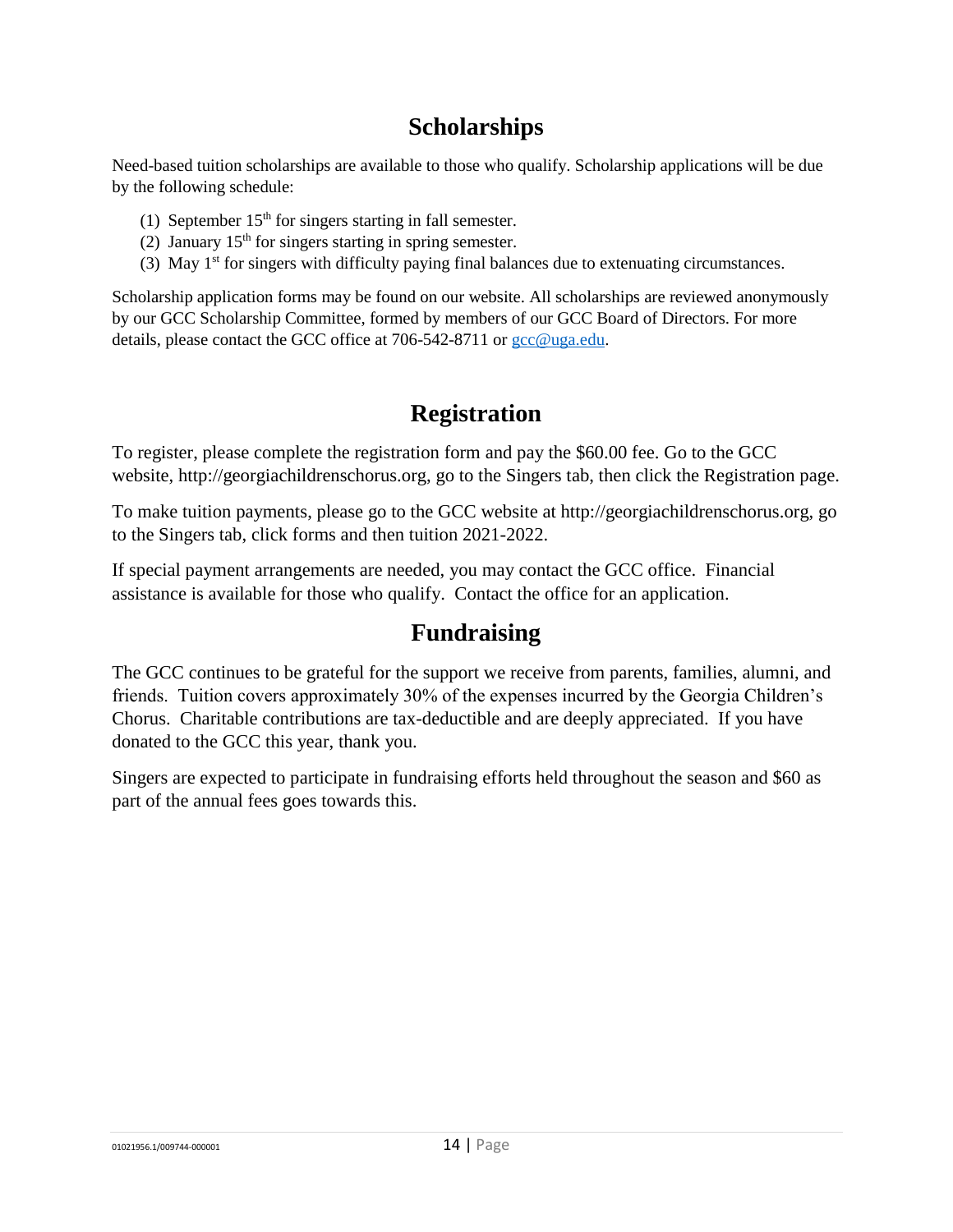# **Concert Tickets**

Concert Ticket Price - \$12 each

1. Each family is required to buy or sell 4 tickets to each concert. Everyone attending the concert must have a ticket.

2. Tickets will be available for pick-up at several rehearsals prior to the concert. You will be notified when they are ready.

3. Singers are encouraged to sell extra tickets to friends, family, teachers, etc. It is always fun to sing to a full house!

4. The GCC families are asked to return all unused tickets by the Friday before the concert so that tickets may be reissued and sold on the night of the concert to ensure that no one is turned away. Accounts are not credited for returned tickets.

# **Tour Information**

The GCC plans to provide tour opportunities biennially for the Concert Choir. All tour costs are additional to the tuition and ticket fees.

Standard GCC rules of conduct apply on tour. However, given our increased visibility, the singers will be expected to maintain an even higher level of discipline. In the most severe discipline cases, the director may send the singer home before the completion of the tour at the parents' expense.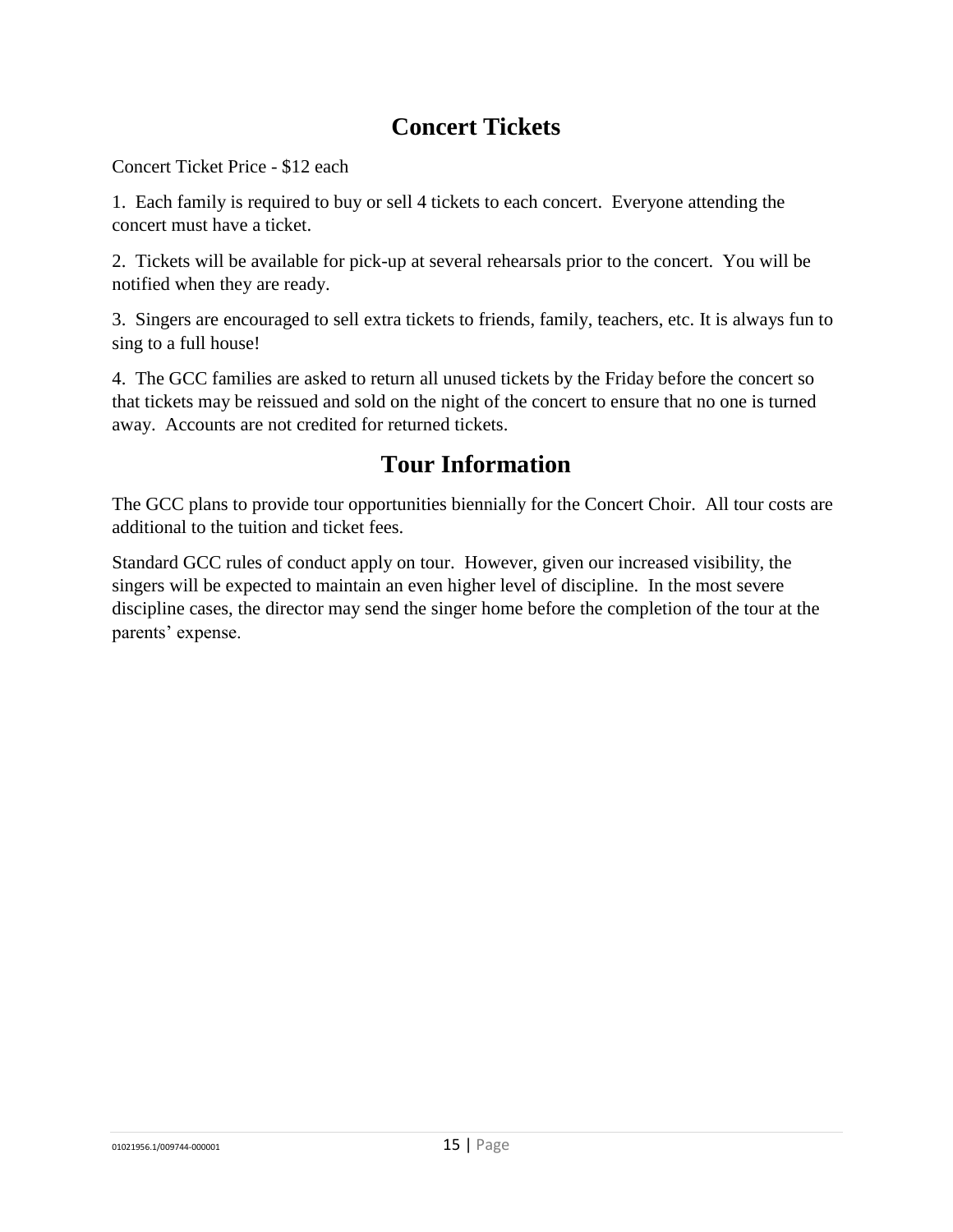#### **Important Numbers & Contact Information**

Georgia Children's Chorus Hugh Hodgson School of Music 250 River Road Athens, GA 30602 706-542-8711 [gcc@uga.edu](mailto:gcc@uga.edu) [www.georgiachildrenschorus.org](http://www.georgiachildrenschorus.org/)

#### **Staff**

Erin Towe, Interim Artistic Director Deena Barrett, Chorus Coordinator Jara Lane Davis, Operations Coordinator *TBA*, Principal Accompanist

GCC Office: 706-542-8711 School of Music Main Office: 706-542-3737 UGA Campus Police: 706-542-2200

#### **Board of Directors Slate of Officers**

Spencer Tolley **President** TBA **Secretary** Jason Hewell **Treasurer**

Emily Escoe **Vice-President** Steven Jones **Past President**

#### **Board Members**

Rebecca Atkins Alex BosKoff Jackie Campbell Ken Greene Leslie Gordon Cindy Haygood Marco Hull Cindy McKoy Charlotte Sosebee Amy Young Ashely Young